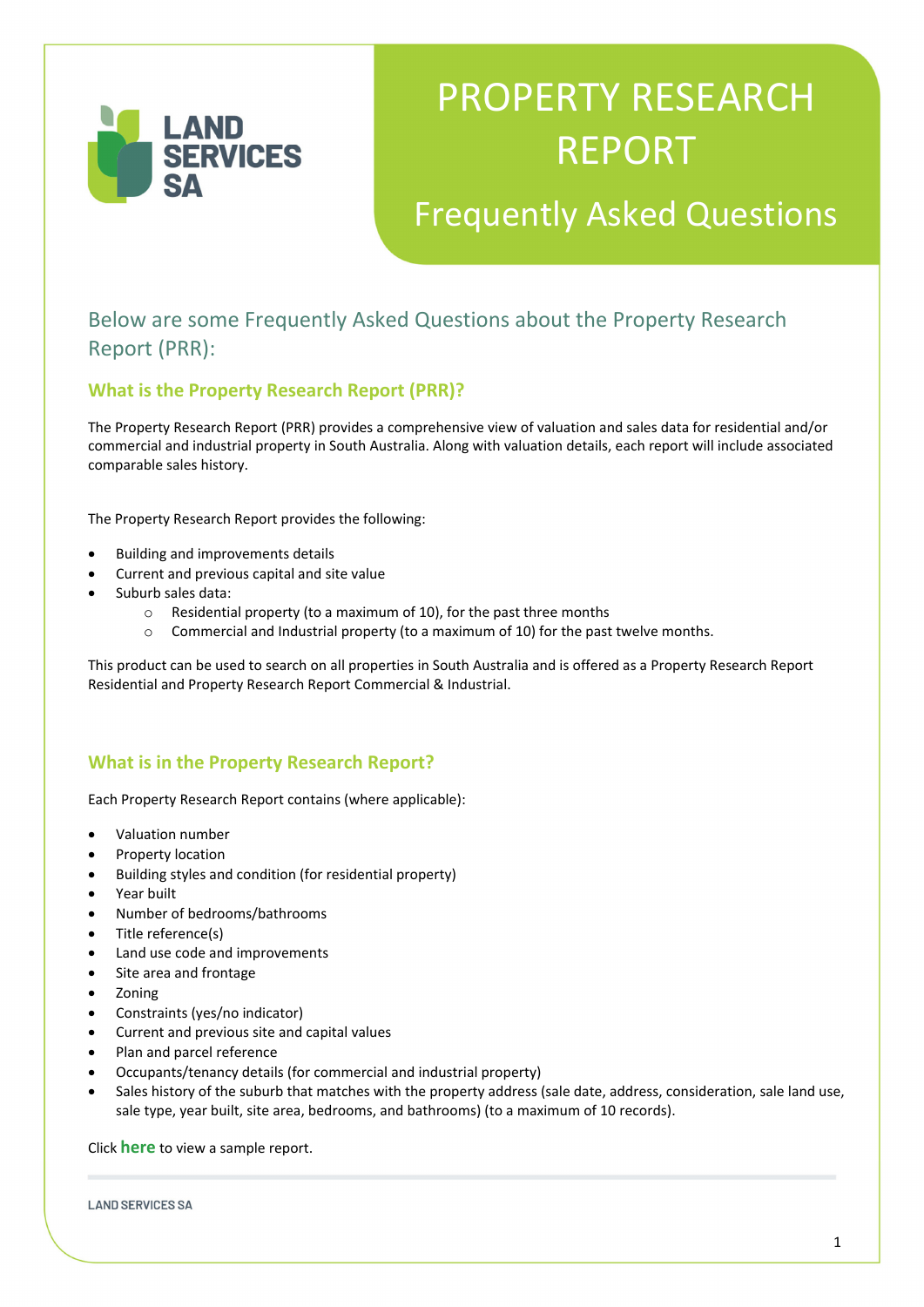#### **How much does the Property Research Report cost?**

- Property Research Report (Residential) \$6.60 (including GST)
- Property Research Report (Commercial & Industrial) \$24.20 (Including GST).

Please note that all Land Services SA products will incur GST. Existing Land Services Group (LSG) products will remain free of GST.

#### **How can I access the Property Research Report?**

To access the Property Research Report, you will need to establish a Land Services SA Account. For further information and to obtain the relevant forms please contact our Customer Support Team via **email** at **dataaccess@landservices.com.au** or on (08)8423 5000.

The report is available via **SAILIS** to LSSA Account holders. Property Research Report is displayed as a standalone menu item in SAILIS.

|                                               |                                  |  |  |  | P Home > My SAILIS > Lodgements > Payment > Land Search > Image Search > Dealing Search > General Search > Report > Property Research Report |
|-----------------------------------------------|----------------------------------|--|--|--|----------------------------------------------------------------------------------------------------------------------------------------------|
| <b>Property Research Report - Residential</b> |                                  |  |  |  |                                                                                                                                              |
| <b>Address</b><br>Valuation                   | <b>Unit No</b>                   |  |  |  |                                                                                                                                              |
| Title                                         | <b>Lot No</b><br><b>Level No</b> |  |  |  | Click here to access the report                                                                                                              |
| Plan/Parcel                                   | <b>Street No</b><br>* Street     |  |  |  |                                                                                                                                              |
|                                               | <b>Suburb</b>                    |  |  |  |                                                                                                                                              |
|                                               | Search                           |  |  |  |                                                                                                                                              |

#### **How can I pay for the Property Research Report?**

Property Research Report purchases will be invoiced through SAILIS. Payment can made via Electronic Funds Transfer (EFT) to Land Services SA only.

Invoices and transaction history will available in SAILIS in the same manner as LSG Accounts.

Land Services SA payment details:

| Account name: | Land Services SA Operating Trust – Receipts |
|---------------|---------------------------------------------|
| Bank:         | <b>NAB</b>                                  |
| BSB:          | 082-001                                     |
| Account:      | 36 504 9456                                 |

Remittance advice must be sent to **debtors@landservices.com.au**.

#### **Will the purchase of a Property Research Report be deducted from my existing LSG credit balance?**

No, the Property Research Report is a Land Services SA product and is subject to the Land Services SA account credit limits. After being granted access to the Property Research Report, each purchase will be deducted from your Land Services SA credit balance displayed in SAILIS.